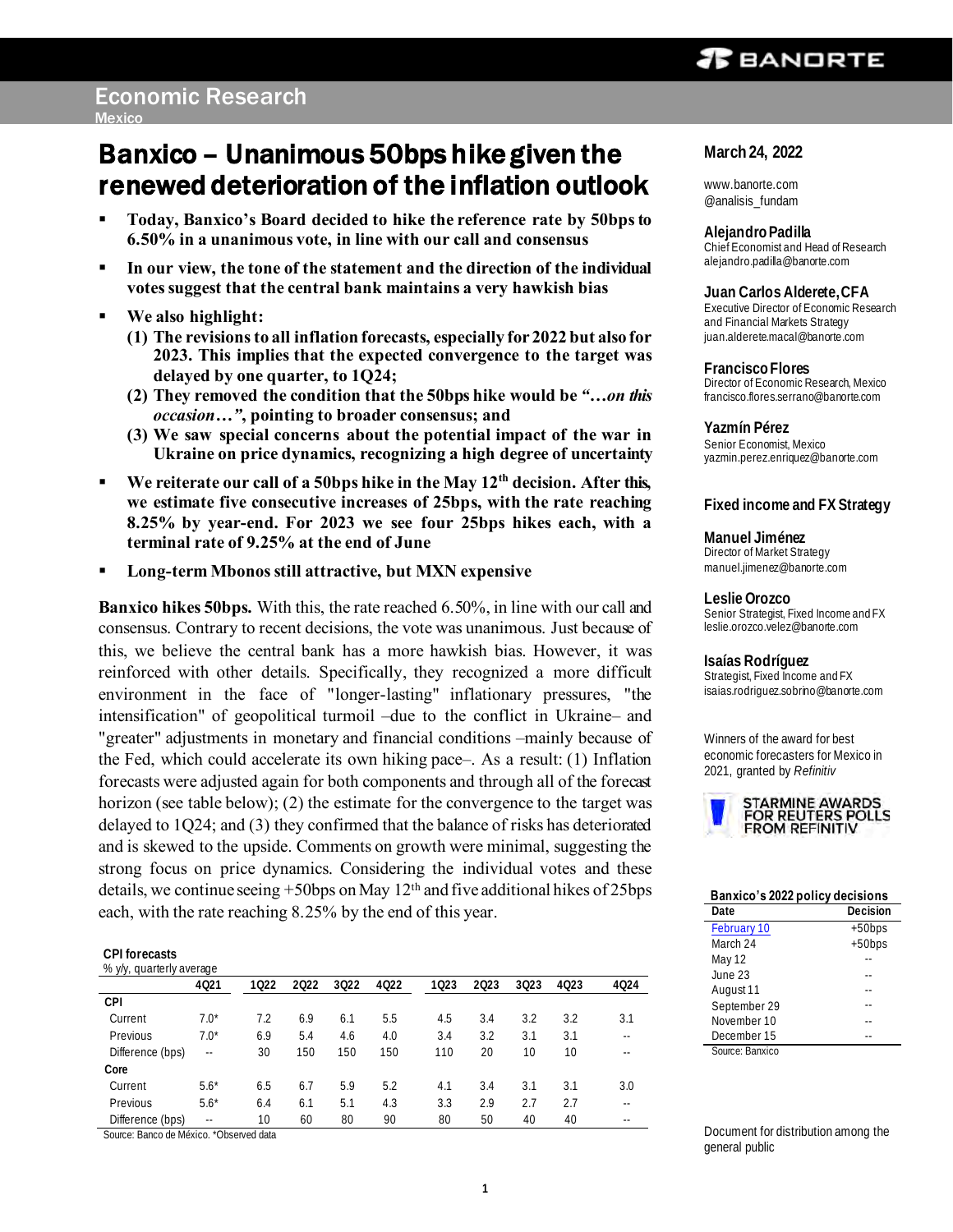**The inflation outlook deteriorates further.** Returning to some of the concerns of the *[Quarterly Report](https://www.banorte.com/cms/casadebolsabanorteixe/analisisyestrategia/analisiseconomico/mexico/20220203_QR_Banxico_4Q21.pdf)* (QR), Banxico highlighted challenges from the war in Ukraine, representing greater uncertainty and inflationary pressures. This affected inflation forecasts and the balance of risks. On the former, the headline showed an average adjustment of +120bps in 2022 (with +150bps from 2Q22 to 4Q22) and +38bps in 2023, with the convergence to the target delayed by one quarter, to 1Q24. The core was moved by +60bps this year and +53bps in 2023. Although these adjustments were substantial, the path remains low. We believe this will force the central bank to carry out additional upward revisions and extend the tightening cycle at the same speed at least in the next decision. Lastly, the balance of risks remains deteriorated and skewed to the upside (similar to the QR), in our opinion with greater conviction regarding the impact of the conflict.

**The hiking cycle will continue the rest of the year, with at least an additional +50bps in a more complex backdrop.** We believe the vote's direction, overall tone of the statement, the revision of estimates, the evolution of the conflict, and global monetary policy, validate our view that Banxico will increase the rate by 50bps on May  $12<sup>th</sup>$ . After this, we anticipate 25bps each in the five remaining decisions of the year (June, August, September, November and December), taking the rate to 8.25%. Our estimates are based on: (1) A more complex price outlook, with [our forecasted](https://www.banorte.com/cms/casadebolsabanorteixe/analisisyestrategia/analisiseconomico/mexico/20220322_Inflation_67.pdf) path almost +110bps for 4Q22 average annual inflation vs. the one from the central bank; (2) a more hawkish Fed, also raising the *Fed funds* rate in all decisions this year and without ruling out that it could accelerate the pace to  $+50$ bps in the short-term; and (3) the possibility of a greater deterioration in global financial conditions and/or more shocks to inflation (*e.g.* due to an upsurge of the armed conflict, new disruptions because of the virus and even passthrough from rising inflation expectations, among others). In this sense, the risk is that Banco de México could decide to tighten even faster than the current pace. Therefore, we will continue paying close attention to the institution's publications to assess the changes in the environment, especially in the face of uncertainty due to the conflict and its ramifications in terms of economic policies.

# *From our fixed income and FX strategy team*

**Long-term Mbonos still attractive, but MXN expensive.** After the decision, short-term nominal rates did not react much as markets had already discounted +50bps. However, long-term Mbonos extended the selloff by 3bps and adjusted +12bps on average. This shift caused the curve to steepen, partially moderating the inversion of the curve in the 3s10s to -7bps from yesterday's all-time low of -15bps. TIIE-28 IRS reflected few changes, gaining 3bps in the short-end and pressured by 5bps in the long-end. The market is still pricing-in aggressive moves, accumulating implied hikes of +303bps this year (including today's +50bps). In terms of strategy, long-term Mbonos still look attractive. However, high volatility limits room for directional trades. On FX, the Mexican peso strengthened to 20.09 from 20.15 per dollar, extending the appreciation trend of the last 10 days which has been supported by an attractive carry. Despite of this, we see limited room for further gains considering a fair value of 21.02 according to our REER model and net shorts in the peso. In this sense, we see the 20.00-20.10 area as attractive for buying USD with a medium-term horizon.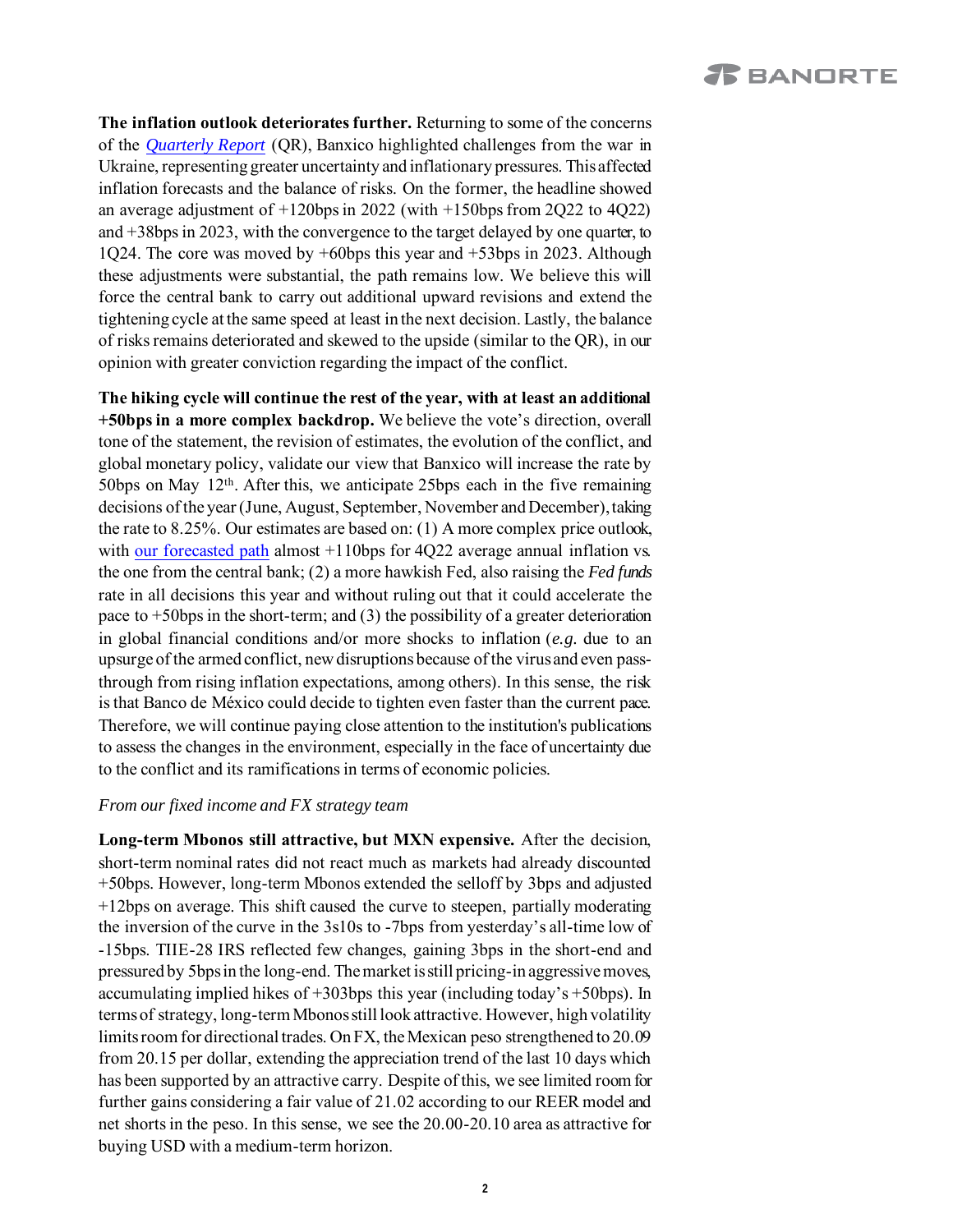

## **Analyst Certification**

**We, Alejandro Padilla Santana, Juan Carlos Alderete Macal, Alejandro Cervantes Llamas, Manuel Jiménez Zaldívar, Marissa Garza Ostos, Francisco José Flores Serrano, Katia Celina Goya Ostos, José Luis García Casales, Yazmín Selene Pérez Enríquez, José Itzamna Espitia Hernández, Carlos Hernández García, David Alejandro Arenas Sánchez. Paola Soto Leal, Víctor Hugo Cortes Castro, Hugo Armando Gómez Solís, Daniela Olea Suárez, Miguel Alejandro Calvo Domínguez, Luis Leopoldo López Salinas, Leslie Thalía Orozco Vélez , Gerardo Daniel Valle Trujillo and Isaías Rodríguez Sobrino, certify that the points of view expressed in this document are a faithful reflection of our personal opinion on the company (s) or firm (s)**  within this report, along with its affiliates and/or securities issued. Moreover, we also state that we have not received, nor receive, or will receive **compensation other than that of Grupo Financiero Banorte S.A.B. of C.V for the provision of our services.**

### **Relevant statements.**

**In accordance with current laws and internal procedures manuals, analysts are allowed to hold long or short positions in shares or securities issued by companies that are listed on the Mexican Stock Exchange and may be the subject of this report; nonetheless, equity analystshave to**  adhere to certain rules that regulate their participation in the market in order to prevent, among other things, the use of private information for their **benefit and to avoid conflicts of interest. Analysts shall refrain from investing and holding transactions with securities or derivative instruments directly or through an intermediary person, with Securities subject to research reports, from 30 calendar days prior to the i ssuance date of the report in question, and up to 10 calendar days after its distribution date.**

#### **Compensation of Analysts.**

Analysts' compensation is based on activities and services that are aimed at benefiting the investment clients of Casa de Bolsa Banorte and its subsidiaries. Such compensation is determined based on the general profitability of the Brokerage House and the Financial Group and on the individual performance of each analyst. However, investors should note that analysts do not receive direct payment or compensation for any specific transaction in investment banking or in other business areas.

#### **Last-twelve-month activities of the business areas.**

*Grupo Financiero Banorte S.A.B. de C.V., through its business areas, provides services that include, among others, those corresponding to investment banking and corporate banking, to a large number of companies in Mexico and abroad. It may have provided, is providing or, in the future, will provide a service such as those mentioned to the companies or firms that are the subject of this report. Casa de Bolsa Banorte or its affiliates receive compensation from such corporations in consideration of the aforementioned services.*

*Over the course of the last twelve months, Grupo Financiero Banorte S.A.B. C.V., has not obtained compensation for services rendered by the investment bank or by any of its other business areas of the following companies or their subsidiaries, some of which could be analyzed within this report.*

#### **Activities of the business areas during the next three months.**

Casa de Bolsa Banorte, Grupo Financiero Banorte or its subsidiaries expect to receive or intend to obtain revenue from the services provided by investment banking or any other of its business areas, by issuers or their subsidiaries, some of which could be analyzed in this report.

#### **Securities holdings and other disclosures**.

As of the end of last quarter, Grupo Financiero Banorte S.A.B. of C.V. has not held investments, directly or indirectly, in s ecurities or derivative financial instruments, whose underlying securities are the subject of recommendations, representing 1% or more of its investment portfolio of outstanding securities or 1 % of the issuance or underlying of the securities issued.

None of the members of the Board of Grupo Financiero Banorte and Casa de Bolsa Banorte, along general managers and executives of an immediately below level, have any charges in the issuers that may be analyzed in this document.

The Analysts of Grupo Financiero Banorte S.A.B. of C.V. do not maintain direct investments or through an intermediary person, in the securities or derivative instruments object of this analysis report.

### **Guide for investment recommendations.**



Even though this document offers a general criterion of investment, we urge readers to seek advice from their own Consultants or Financial Advisors, in order to consider whether any of the values mentioned in this report are in line with their investment goals, risk and financial position.

#### *Determination of Target Prices*

For the calculation of estimated target prices for securities, analysts use a combination of methodologies generally accepted among financial analysts, including, but not limited to, multiples analysis, discounted cash flows, sum-of-the-parts or any other method that could be applicable in each specific case according to the current regulation. No guarantee can be given that the target prices calculated for the securities will be achieved by the analysts of Grupo Financiero Banorte S.A.B. C.V, since this depends on a large number of various endogenous and exogenous factors that affect the performance of the issuing company, the environment in which it performs, along with the influence of trends of the stock market, in which it is listed. Moreover, the investor must consider that the price of the securities or instruments can fluctuate against their interest and cause the partial and even total loss of the invested capital.

The information contained hereby has been obtained from sources that we consider to be reliable, but we make no representation as to its accuracy or completeness. The information, estimations and recommendations included in this document are valid as of the issue date, but are subject to modifications and changes without prior notice; Grupo Financiero Banorte S.A.B. of C.V. does not commit to communicate the changes and also to keep the content of this document updated. Grupo Financiero Banorte S.A.B. of C.V. takes no responsibility for any loss arising from the use of this report or its content. This document may not be photocopied, quoted, disclosed, used, or reproduced in whole or in part without prior written authorization from Grupo Financiero Banorte S.A.B. of C.V.